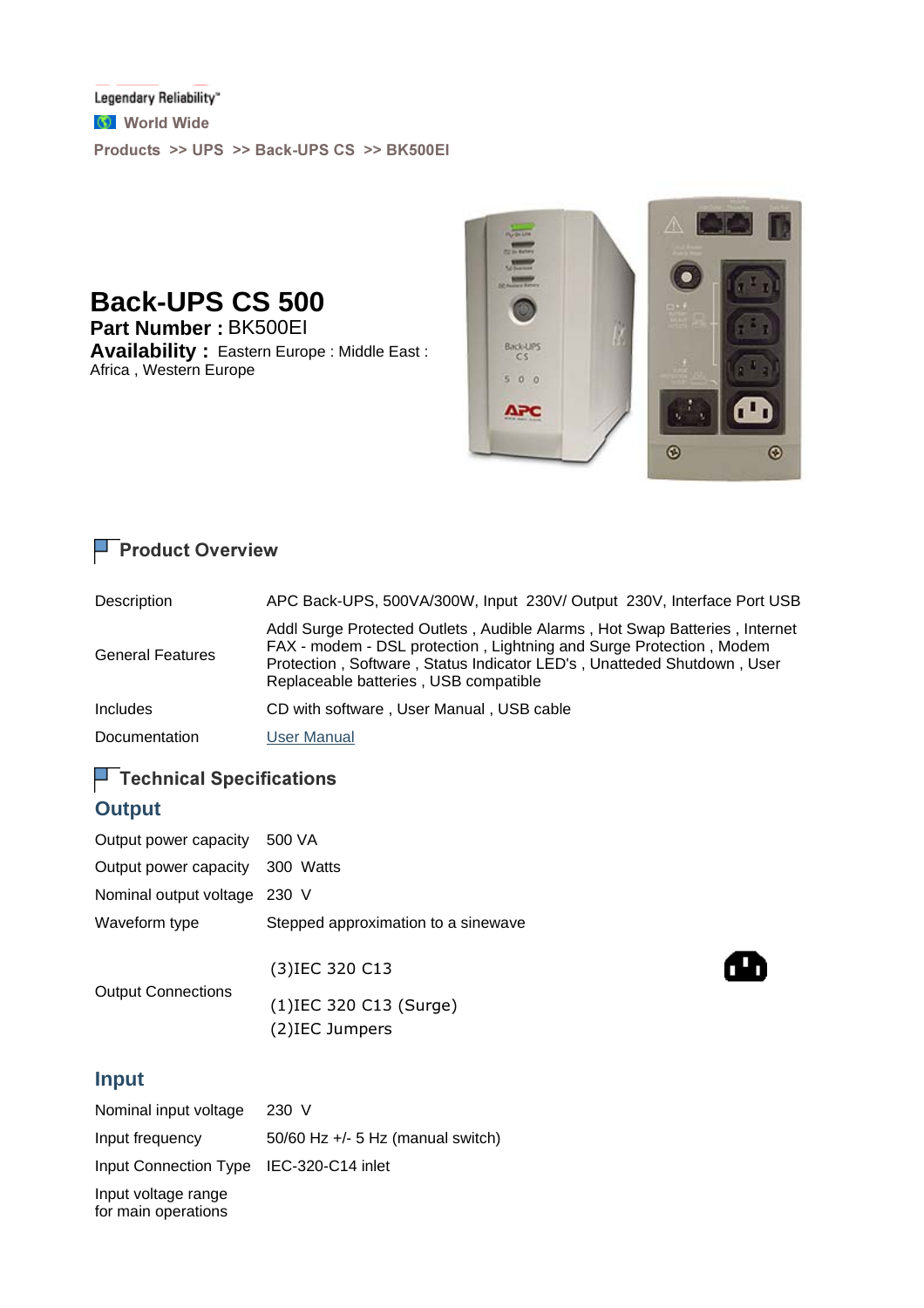Input voltage range for main operations 196 - 280 V

Input voltage adjustable range for main operations 160 - 300 V

### **Batteries**

| Typical backup time<br>at half load | 11.4 minutes                                                                     |
|-------------------------------------|----------------------------------------------------------------------------------|
| Battery type                        | Maintenance-free sealed Lead-Acid battery with suspended electrolyte : leakproof |
| Typical recharge time               | 6 hour(s)                                                                        |
| Replacement battery<br>cartridge    | $(1)$ RBC2                                                                       |

# **Communications & Management**

| Interface port | USB                                                                                     |
|----------------|-----------------------------------------------------------------------------------------|
| Control panel  | LED status display with On Line: On Battery: Replace Battery and Overload<br>indicators |
| Audible alarm  | Alarm when on battery: distinctive low battery alarm: overload continuous tone<br>alarm |

## **Surge Protection and Filtering**

| Surge energy rating | 300 joules                                                                                                        |
|---------------------|-------------------------------------------------------------------------------------------------------------------|
| <b>Filtering</b>    | Full time multi-pole noise filtering : 5% IEEE surge let-through : zero clamping<br>response time : meets UL 1449 |
| Dataline protection | RJ-11 Modem/Fax/DSL protection (two wire single line)                                                             |

## **Physical**

| Maximum height<br>dimensions | 3.60 inches (9.14 cm)   |
|------------------------------|-------------------------|
| Maximum width<br>dimensions  | 6.50 inches (16.51 cm)  |
| Maximum depth<br>dimensions  | 11.20 inches (28.45 cm) |
| Net weight                   | 13.90 lbs (6.32 kg)     |
| Shipping Weight              | 15.50 lbs (7.05 kg)     |
| <b>Shipping Height</b>       | 7.00 inches (17.78 cm)  |
| Shipping Width               | 9.50 inches (24.13 cm)  |
| Shipping Depth               | 14.50 inches (36.83 cm) |
| Color                        | Beige                   |

## **Environmental**

| Operating Environment 0 - 40 °C (32 - 104°F) |                         |
|----------------------------------------------|-------------------------|
| <b>Operating Relative</b><br>Humidity        | $0 - 95%$               |
| <b>Operating Elevation</b>                   | 0-10000 feet (0-3000 m) |